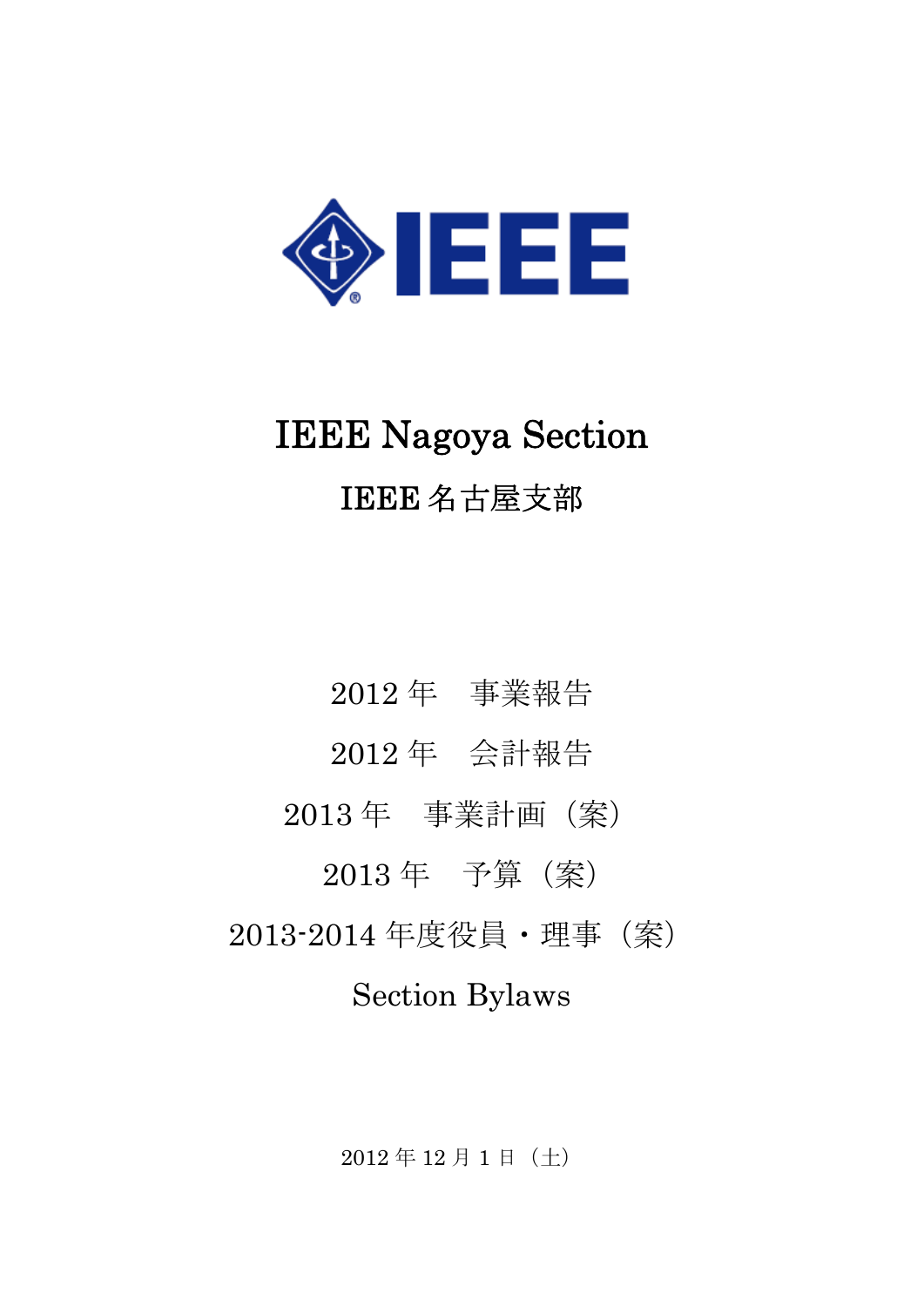# Ⅰ IEEE 名古屋支部 2012 年事業報告

# 1. 支部活動

#### Office・Secretary

- 1) JC 理事会および R10 理事会に Chair(R10 は Secretary)が出席し活動報告を行った.
- 2) Technical Tour Japan 2012(マイルストン訪問ツアー,2012 年 5 月)の名古屋地区来訪(5 月 23,24 日)を LMC(Lifetime Member Committee, Japan), JC に協力して、支部をあげて歓迎 した. 依佐美記念館, JR 鉄道博物館, トヨタ産業記念館などの見学への一般会員の部分参加 を呼びかけ 1 組の参加があった。また、徳川園でのレセプション(23日)には、支部関係者 6 名(支部役員3名含む)が出席した.
- 3) Nagoya Section の Bylaws を見直した.(2012/7/14 施行)
- 4) Chapter 設立に向けて Chapter Development Committee を立ち上げ新 Chair に大平孝 (豊橋技科大)を任命した.新規 Chapter 設立準備を進めている.
- 5) 2013-2014 年度役員・理事選挙を実施した.
- 6) 会員からの IEEE 著作権問い合わせ等に対応した.

#### Member Advancement and Nomination Committee

- 1) 11 月7日支部の Senior Member に「Fellow 昇格-挑戦へのお誘い-」を送付(別紙参照)
- 2) 11 月 7 日支部の Member に「Senior メンバへの昇格」案内を送付(別紙参照)
- 3) Fellow 昇格者について 2012 年度昇格者(2012.2 発表)はなかった。
- 4) Senior Member 昇格者 4 名を得た。

#### Membership Development Committee

- 1) 会員増, 学生会の活動の活性化につとめた.
	- (ア) 入会案内の配付による会員増 IEEEの入会申込書,ステッカーなどをIEEE本部から受領し、主に高専での広報活動 時に紹介した。
		- (イ) 名古屋支部の学生海外派遣助成制度を各高専に紹介した。
		- (ウ) 入会案内を支部主催・共催・協賛・講演行事などで配付し、会員増に務めた. 昨年比 5.7%の増加があった.
- 2) IEEE日本ディレクター IEEEジャパン・オフィスの百武氏のインタビューに答えた。
- 3) 各種IEEEからのウェブアンケート等に回答した。

#### Technical Activities Committee

- 1) 学術講演会,研究会等の開催を積極的に進め,当初目標の20件の企画(年内実施17件)を達成 した。(別紙参照)
- 2) 2012年12月1日の総会後に次期Region10ディレクター福田敏男名古屋大学教授による特別技 術講演会を開催した.
- 3) IEEE Milestoneとして,明電舎によるZnOを利用した避雷器の開発を申請する方向で準備し ている.

#### Award Committee

1) 2011 年度電気関係学会東海支部連合大会の IEEE 名古屋支部 Student Award(学生奨励賞)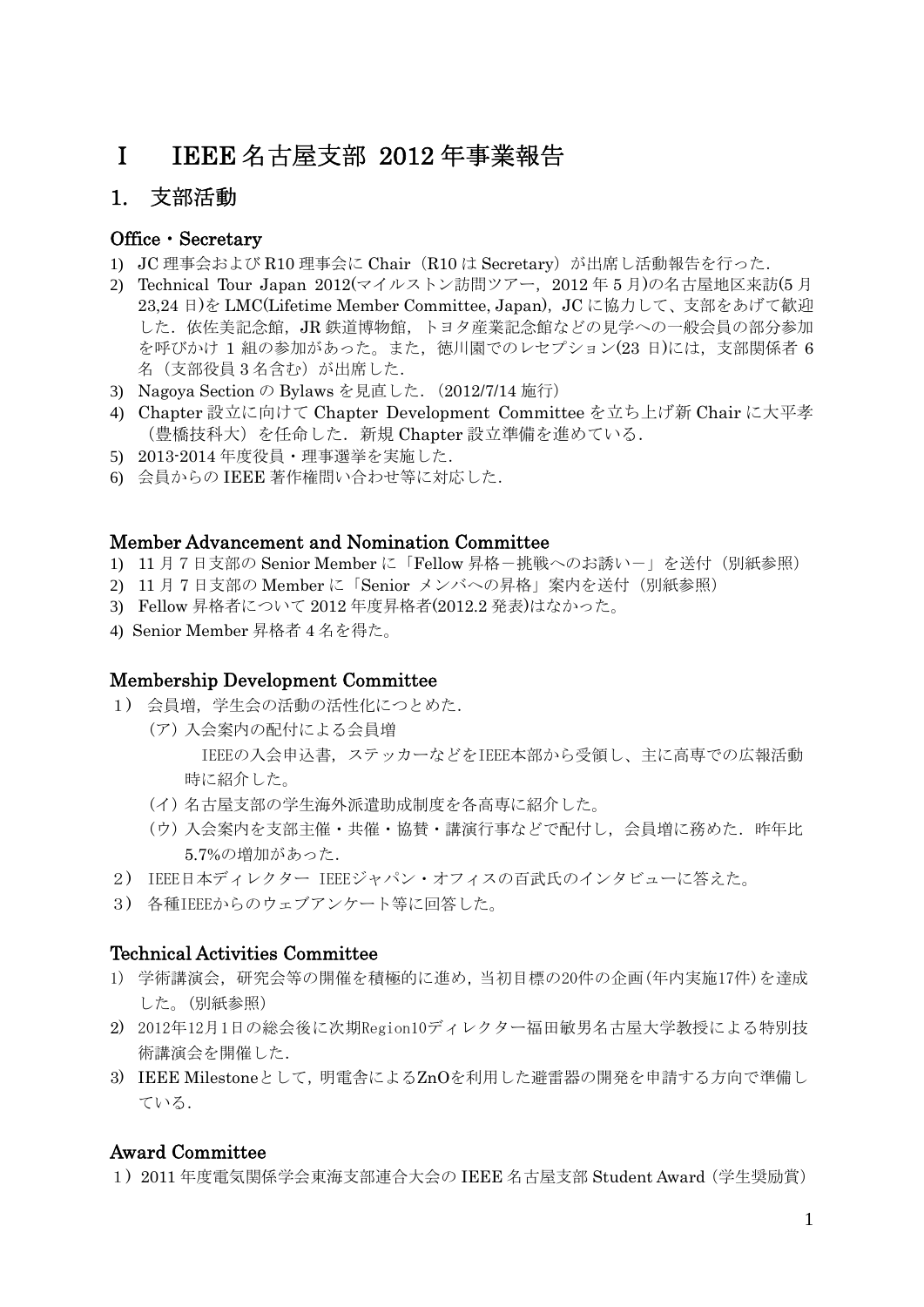を 9 名(学生員 3 名)に授賞した.

- 2) 2012 年度電気関係学会東海支部連合大会の実行委員会に参加し,昨年同様 IEEE 名古屋支部 学生会員を優先的に表彰する方針で臨み,結果,学生会員 3 名をふくむ, IEEE Student Award を 9 名の学生に授与する予定である.
- 3) 2012年度電気関係学会北陸支部連合大会の実行委員会に参加し,IEEE 名古屋支部優秀論 文賞の募集選考(応募2名)を行ったが、論文賞授与の基準を満たさなかったため、授与は 見送ることにした.

#### Student Activities Committee

- 1) (Membership Development Committee と連携)IEEE 学生会の活発化に努め,名古屋大学, 静岡大学 SB の活動の活性化を図った(別紙参照).
- 2) 国際会議研究発表助成事業に 16 件の応募があり,選考の結果,受賞者 10 名を選定した.2012 年度分の募集を行っている.
- 3) (Membership Development Committee と連携)優秀学生賞を名城大学,中部大学および豊 橋技術科学大で実施した(別紙参照)。

#### 2. 支部会員数

2012 年 11 月時点で会員数 1,214 名(LifeFellow+Fellow: 30, LifeSenior+Senior member: 62: Member: 920, GradStudent+Student member: 142, Associate member: 59) である. 昨 年の同時期に比して総数+66名 (内訳 Fellow: -2名, Senior Member: +5名, Member: + 70 名,Associate Member:-8 名,Student Member:+1 名)と 5.7%の増加である.(SAMIEEE による) (詳細は別紙参照)

#### 3. 役員会,理事会

- 1) 第 1 回拡大役員会・理事会を 2012 年 2 月 23 日の 17 時より名古屋大学で開催し, 2012 年の 支部活動全般のほか,Bylaws 改訂,TTJ 準備,国際会議助成について議論を行なった。
- 2) 第 2 回理事会を 2012 年 7 月 4 日にメール審議で実施し,Section Bylaws の改訂についての審 議を行った.
- 3) 第 3 回拡大役員会・理事会を 2012 年 10 月 13 日の 13:30 より名古屋大学で開催し,2013-2014 年度役員・理事選挙結果等の議題について報告・審議した.
- 4) 第 4 回拡大役員会・理事会を Chapter 代表者を交えて,2012 年 12 月 1 日の 14 時半より名 古屋大学で行った.

#### 4. 学術講演会,研究会等

2012年は主催 3件,共催 3件,協賛11件,計17件を実施した(別紙参照)

## II IEEE 名古屋支部 2012 年会計報告

(2012 年1月1日~12月31日) 別紙参照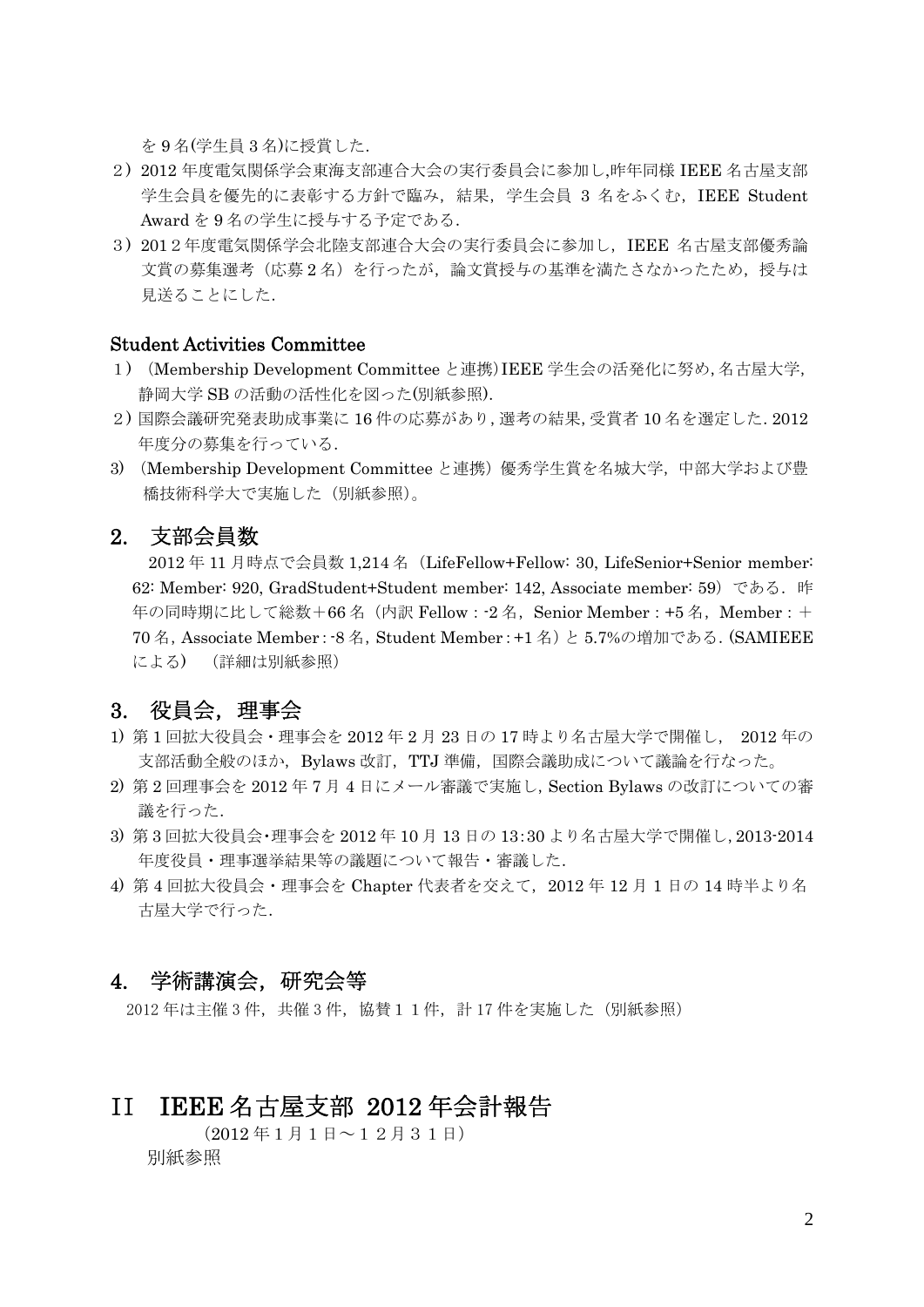# III 2011-2012 年 IEEE Nagoya Section 役員・監事・常設委員会委員長・理事

◎役員・理事( Officers, Section Executive Committee Members )

| Chair      | 岩田 彰 (名古屋工業大学・教授)   |
|------------|---------------------|
| Vice-Chair | 廣田 哲夫(金沢工業大学・教授)    |
| Secretary  | 間瀬 健二(名古屋大学・教授)     |
| Treasurer  | 滝川 浩史 (豊橋技術科学大学・教授) |

◎ 監事・理事( Auditor, Section Executive Committee Members )

Auditor 石子雅康(豊田中央研究所)

#### ◎ 常設委員会委員長・理事( Standing Committee Chairs , Section Executive Committee Members)

#### Member Advancement and Nomination

|                               | 清水 教之(名城大学・教授)                                       |
|-------------------------------|------------------------------------------------------|
| <b>Membership Development</b> | 哲郎 (岐阜工業高等専門学校・教授)<br>所                              |
| <b>Technical Activities</b>   | 洋 (愛知工業大学·教授)<br>村瀬                                  |
| <b>Student Acitivities</b>    | 肇 (静岡大学・教授)<br>坂田                                    |
| Award                         | 三好 正人 (金沢大学·教授)                                      |
|                               | Chapter Development z 大平 孝 (豊橋技術科学大学・教授) (2012年8月より) |
|                               |                                                      |

Past Chair **Euman Beaution** 長尾 雅行(豊橋技術科学大学·教授)

(参考) 支部 Chapter 役員 (各 Chapter の活動は別紙)

IEEE Antennas and Propagation Society Nagoya Chapter (APS)

| Chair      |    |       | 菊間 信良 (名工大) |
|------------|----|-------|-------------|
| Vice Chair | 桑原 |       | 義彦 (静岡大学)   |
| Secretary  | 野口 | 啓介    | (金沢工業大学)    |
| Treasurer  |    | 飯塚 英男 | (豊田中央研究所)   |

IEEE Magnetics Society of Japan Nagoya Chapter (MAG) Chair: 岩田 聡 (名古屋大学)

Vice Chair: 井上 光輝(豊橋技術科学大学)

Secretary and Tresurer: 加藤 剛志(名古屋大学)

IEEE Microwave Theory and Techniques Society Nagoya Chapter (MTT)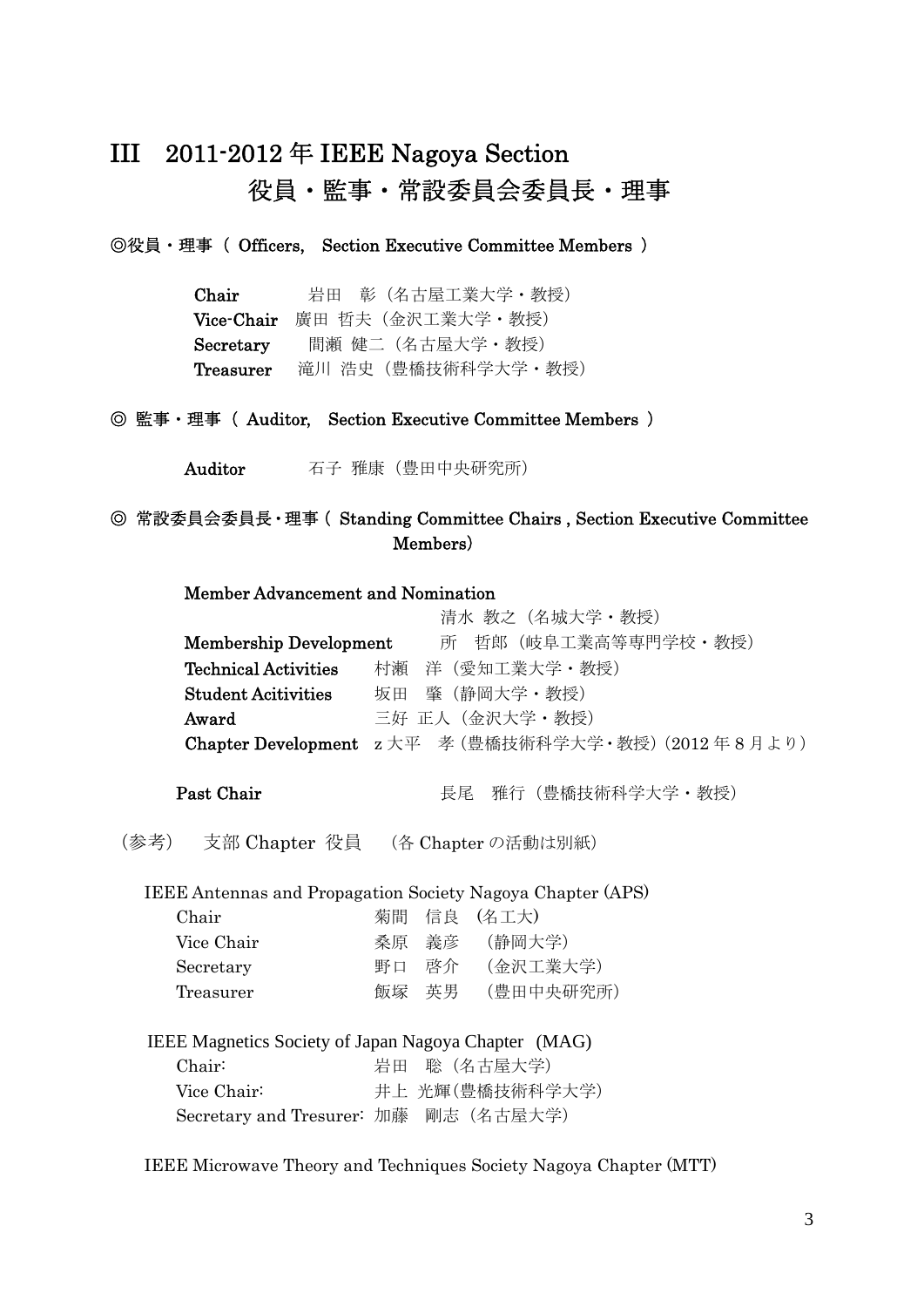| Chair:      | 大平孝(豊橋技術科学大学)                      |
|-------------|------------------------------------|
| Vice Chair: | 伊東健治(金沢工業大学)                       |
| Secretary:  | 伊藤良輔(オートリブ株式会社),                   |
|             | 平田晃正(名古屋工業大学)                      |
| Treasurer:  | 莅戸立夫(富山大学)                         |
|             | Technical Committee: 花澤理宏(豊田中央研究所) |

# IV IEEE 名古屋支部 2013 年 事業計画

#### 1. 支部活動

#### Office・Secretary

- 1) 名古屋支部における事業の活性化・充実をはかる.また,名古屋支部会員の一層の拡大を目指 して広報活動を行う. さらに, IEEE Japan Council, IEEE他支部, 各Chapters, 関連学会 との連携を進め、会員へのサービス業務の一層の充実に努める.
- 2) Chapter設立に向けて支援・働きかけを行う.
- 3) IEEE Milestoneの明電舎での新たな申請について推進する.
- 4) Fellow NominationとSenior Memberへのグレードアップの勧誘を行う.
- 5) IEEE 名古屋支部学術奨励賞の拡充を図り,新規の表彰について検討する.
- 6) Student Branch 設立に向けて働きかけを行う.

#### Member Advancement and Nomination Committee

- 1) Senior Member に「Fellow 昇格-挑戦へのお誘いー」, Member に「Senior メンバへの昇 格」案内を送付して Fellow Nominationと Senior Memberへのグレードアップを推進する.
- 2) 定期的に会員に呼びかけると共に,申請手順の周知を図る.特に Senior Member へのグレー ドアップでは,支部推薦の Reference は 2 名(通常 3 名)でよいことなどを積極的に伝える。
- 3) Senior Member のグレードアップをより強力に促進するため、役員会で APPLICATION/NOMINATION FORM FOR SENIOR MEMBER GRADE と SENIOR MEMBER GRADE REFERENCE FORM のひな形を作成しておき,その旨を Member に伝 える。また,Nominator や Reference を見つけるのが困難な Member に対しては,Nominator や Reference の斡旋を行う。さらに、役員が Nominator か Reference になることも考える。

#### Membership Development Committee

- 1) 既存Branch(名大,静大)活動の活性化をはかる(SACと連携)
- 2) IEEE名古屋支部優秀学生賞の拡充をはかる.
	- IEEE会員調査によるプロモーションを行う.(SACと連携)
- 3) 入会案内の配付による会員増をはかる.
- 4) 高専専攻科のREP Listへの登録
- 5) Section Membership Development Plansを策定する.

#### Technical Activities Committee

- 1) 学術講演会,研究会等の主催・共催・協賛・後援を積極的に進める. 年20回を目標とする.
- 2) JC History Committee委員と連携して、Milestone申請を積極的に働きかける.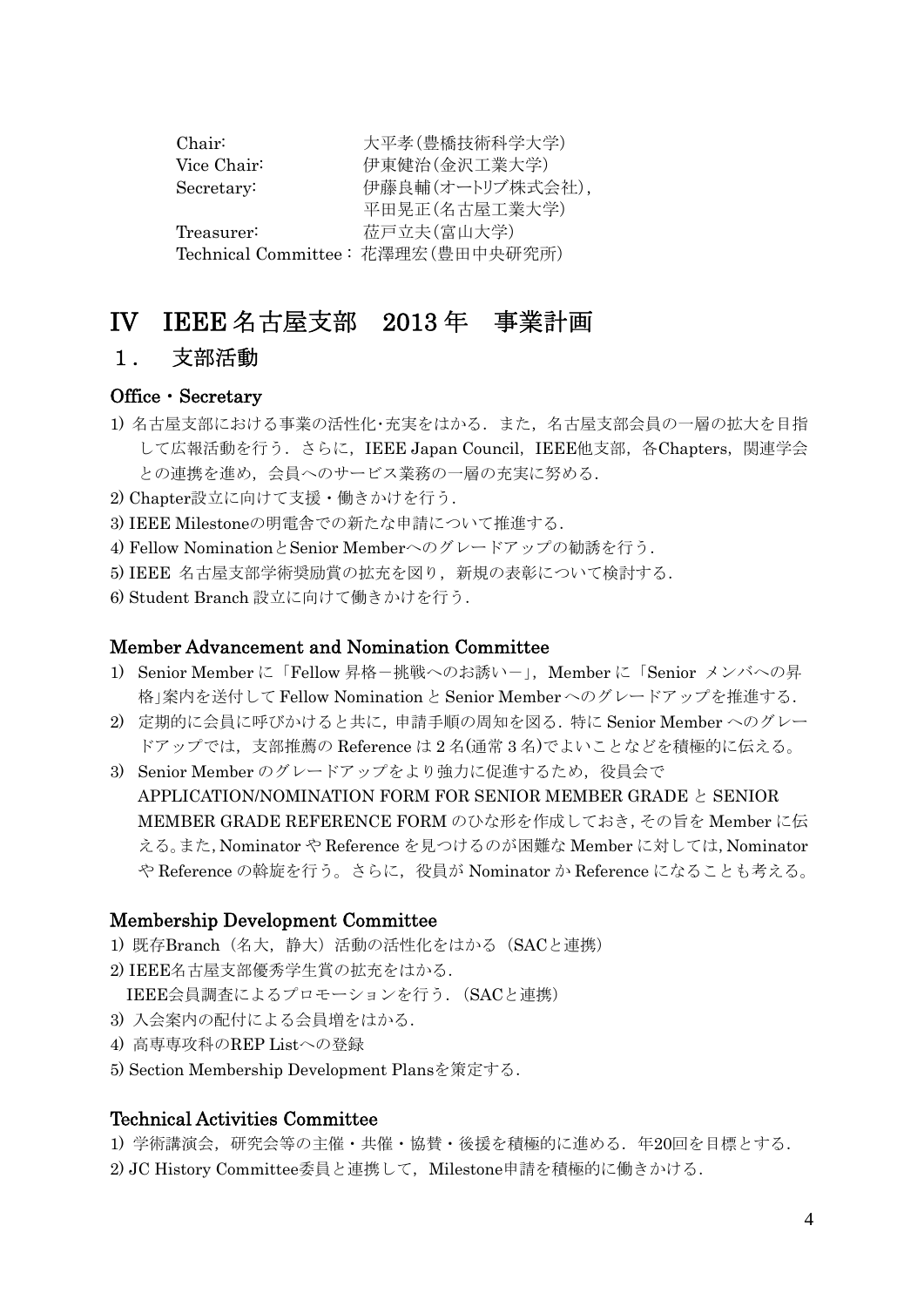#### Award Committee

- 1) 電気関係学会東海支部大会学生奨励賞IEEE Student Awardを授与する.(Secretary, SACと 連携)
- 2) 電気関係学会北陸支部連合大会の学生発表者を対象にIEEE名古屋支部優秀論文賞の募集を 行う. 北陸地区会員等を対象とする情宣を強化する. (Vice-chair, SACと連携)
- 3) 各大学優秀学生賞の普及に努める.(SACと連携)
- 4) 名古屋支部独自の Award(Nagoya Section 学術奨励賞(仮称))の新設を検討する.

#### Student Activities Committee

- 1) 名古屋大学,静岡大学 SB の活動のさらに活発化させる。
- 2) 国際会議研究発表助成事業の実行・発展。
- 3) 各大学における卒業論文・修士論文における優秀学生賞の普及に努め,賞状・副賞に関する支 援を行う。
- 4) 他大学に SB 設立を働き掛ける。

#### Chapter Promotion Committee

1) 支部Chapter設立への働きかけと設立支援を積極的に行う.

# 2. 役員会,理事会,支部総会

- 1) 支部理事会/ Annual Meeting (総会) を2012年12月1日に開催し、2012年事業報告· 決算報告,2013年事業計画・予算計画を審議する.
- 2)支部役員会・理事会は年3回程度の開催とし,支部Chapter役員等を加えて拡大役員会・理 事会を予定する.

# V IEEE 名古屋支部 2013 年 会計予算

 $(2013 \n4 1 4 1 4 \n4 12 4 31 4)$ 

別紙参照

# VI 2013-2014 年 IEEE Nagoya Section

# 役員・監事・常設委員会委員長・理事(案)

◎役員・理事( Officers, Section Executive Committee Members )

| Chair       | 間瀬健二 | 名古屋大学·教授    |
|-------------|------|-------------|
| Vice Chair. | 堀 俊和 | 福井大学 教授     |
| Secretary   | 水野幸男 | 名古屋工業大学・教授  |
| Treasurer   | 穂積直裕 | 豊橋技術科学大学 教授 |

#### ◎ 監事・理事( Auditor, Section Executive Committee Members )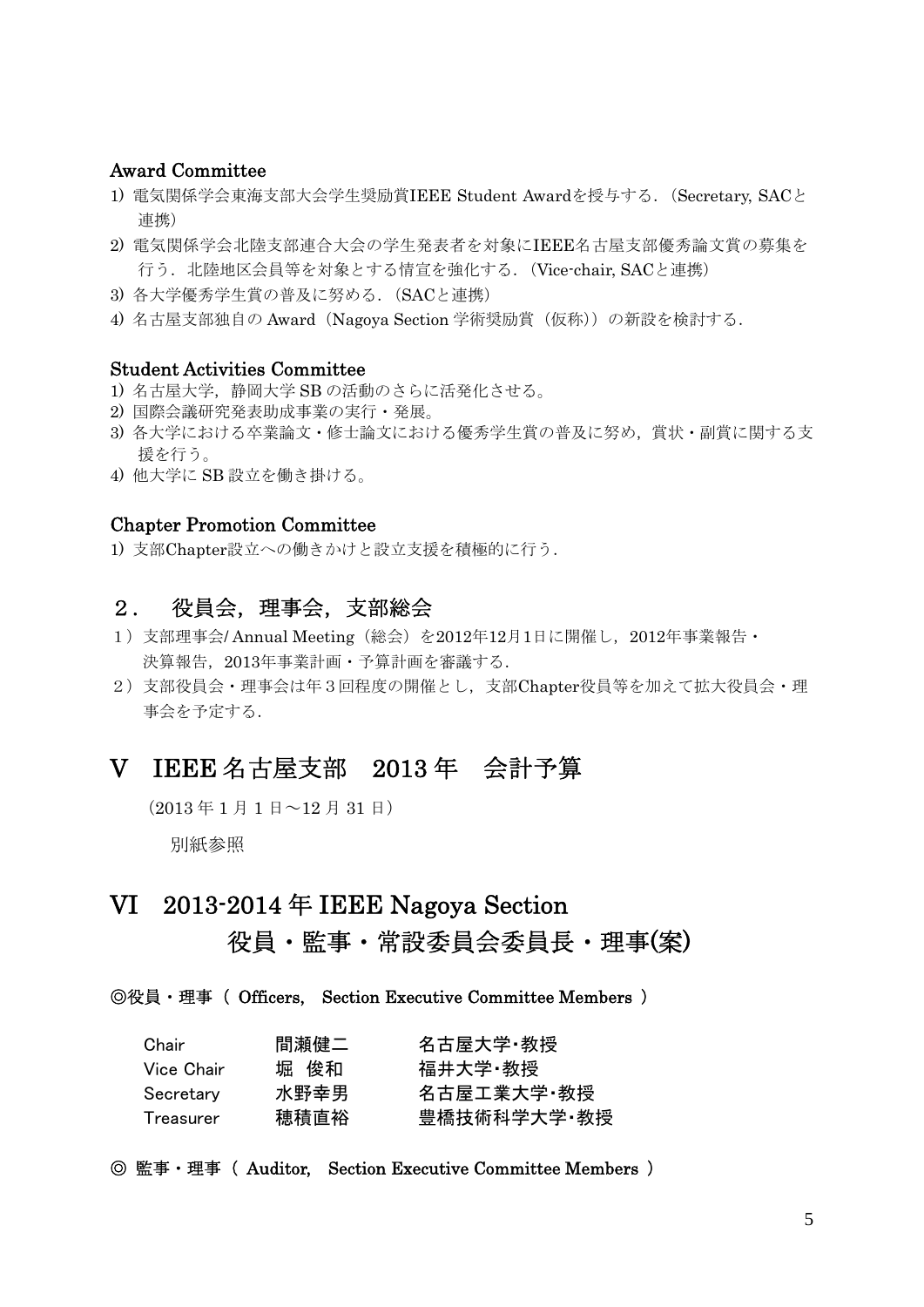Auditor 柘植憲治 日本ガイシ株式会社・技術部長

## ◎ 常設委員会委員長・理事( Standing Committee Chairs , Section Executive Committee Members)

| Member Advancement and Nomination<br>Committee<br>Membership Development Committee<br><b>Technical Activities Committee</b><br><b>Student Activities Committee</b><br><b>Award Committee</b><br><b>Chapter Operation Committee</b> |            | 松本 正<br>遠山和之<br>野口敏彦<br>中村圭二<br>高橋友一<br>大平 孝                                      | 北陸先端科学技術大学院大学·<br>教授<br>沼津工業高等専門学校·教授<br>静岡大学 教授<br>中部大学·教授<br>名城大学 教授<br>豊橋技術科学大学·教授 |
|------------------------------------------------------------------------------------------------------------------------------------------------------------------------------------------------------------------------------------|------------|-----------------------------------------------------------------------------------|---------------------------------------------------------------------------------------|
| 理事会選出理事<br>岩田 彰<br>Past Chair<br>Past Chair<br>長尾 雅行                                                                                                                                                                               |            | 名古屋工業大学・教授                                                                        | 豊橋技術科学大学・教授 (マイルストン担当)                                                                |
| (参考)<br>支部 Chapter 役員 (各 Chapter の活動は別紙)                                                                                                                                                                                           |            |                                                                                   |                                                                                       |
| IEEE Antennas and Propagation Society Nagoya Chapter (APS)<br>Chair:<br>Vice Chair:<br>Secretary:<br>Treasurer:                                                                                                                    |            | 菊間 信良(名古屋工業大学)<br>桑原 義彦(静岡大学)<br>野口 啓介(金沢工業大学)<br>飯塚 英男(豊田中央研究所)                  |                                                                                       |
| IEEE Magnetics Society of Japan Nagoya Chapter (MAG)                                                                                                                                                                               |            |                                                                                   |                                                                                       |
| Chair:                                                                                                                                                                                                                             | 岩田         | 聡 (名古屋大学)                                                                         |                                                                                       |
| Vice Chair:                                                                                                                                                                                                                        |            | 井上 光輝(豊橋技術科学大学)                                                                   |                                                                                       |
| Secretary and Tresurer: 加藤 剛志 (名古屋大学)                                                                                                                                                                                              |            |                                                                                   |                                                                                       |
| IEEE Microwave Theory and Techniques Society Nagoya Chapter (MTT)<br>Chair:<br>Vice Chair:<br>Secretary:<br>Secretary:<br>Treasurer:<br><b>Technical Committee:</b>                                                                | 莅戸立夫(富山大学) | 大平 孝(豊橋技術科学大学)<br>伊東健治(金沢工業大学)<br>平田晃正(名古屋工業大学)<br>分島彰男(名古屋工業大学)<br>田中宏哉(豊田中央研究所) |                                                                                       |
|                                                                                                                                                                                                                                    |            |                                                                                   |                                                                                       |

6